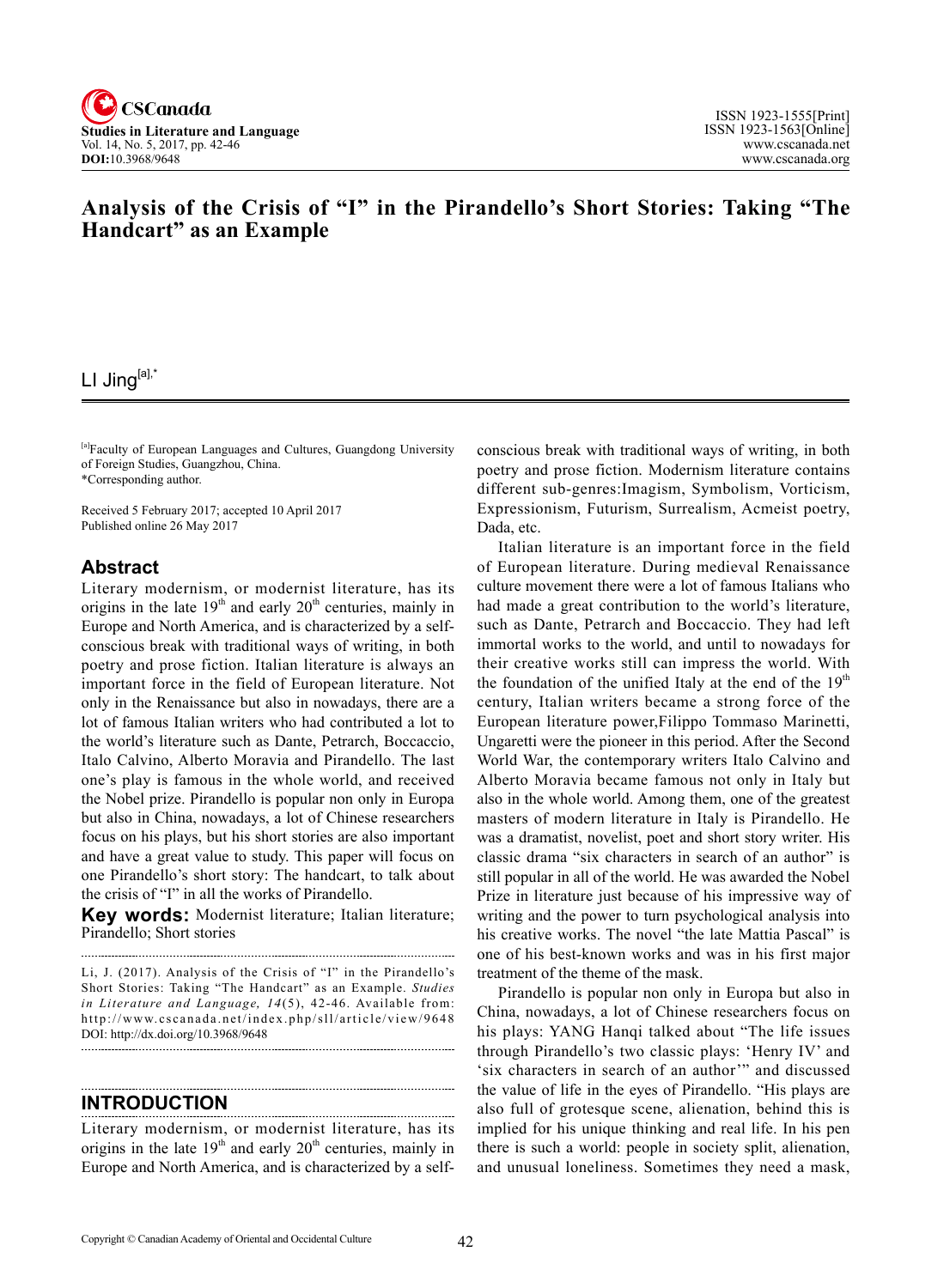their helpless hide under the mask, no one can save themselves after the mask, the whole world is full of irrational." But the major of the research have the focus on Pirandello's plays, but we can't ignore that Pirandello had a particular interest for the short stories, just like Zhai Heng said: "However, the Chinese research focus on Pirandello mostly in his dramatic works, studying the Pirandello's short stories opens a new perspective for the study of Pirandello's literary thinking for the Chinese readers." Therefore, this text will talk about the crisis of "I" through one of his short stories with the hope to let more people to know his short stories and his opinion about life.

# **1**. **MODERNIST LITERATURE IN ITALY**

The civilization of the Ancient Rome was glorious and resplendent, but before 1871, Italy was always a geographical term, with the further development of Italy national revival movement, the unified Italy as a Nation was born at the end of the nineteenth Century, with the rapid economic development, Italy became one power among the European powers. In the field of ideology and culture, France as the center of Europe, had a deep influence on all aspects of Italian society. In the first half of twentieth Century, under the influence of the movement of modern literature in the whole Europe, Italian literature also played a very important part in this movement. There were two major movements in Italy at the beginning of the twentieth century.

One was Futurism, which was an avant-garde movement founded in Milan in 1909 by the Italian poet Filippo Tommaso Marinetti. He launched the movement in his Futurist Manifesto, which he published for the first time on 5 February 1909 in "*La gazzetta dell'Emilia"*, an article then reproduced in the French daily newspaper "*Le Figaro*" on Saturday 20 February 1909. Marinetti expressed a passionate loathing of everything old, especially political and artistic tradition. "We want no part of it, the past" he wrote, "we are the young and strong Futurists!" The Futurists admired speed, technology, youth and violence, the car, the airplane and the industrial city, all that represented the technological triumph of humanity over nature, and they were passionate nationalists. They repudiated the cult of the past and all imitation, praised originality, "However daring, however violent," bore proudly "the smear of madness" dismissed art critics as useless, rebelled against harmony and good taste, swept away all the themes and subjects of all previous art, and gloried in science.

Another was Hermeticism which was another movement in poetry, or hermetic poetry, was a form of obscure and difficult poetry, as of the Symbolist school, where in the language and imagery are subjective, and where the suggestive power of the sound of words is as important as the meaning. Within the Novecento Italiano, Hermetic poetry became an Italian literary movement in the 1920s and 1930s, developing between the two world wars. Major features of this movement were reduction to essentials, abolishment of punctuation, and brief, synthetic compositions, at times resulting in short works of only two or three verses.

But both of these movements had little influence respect to the other French movements of modernism literature. So if one wants to talk about the symbol of the Italian literature of the twentieth century, in the first half of this century, the representers of Italian literature must be Pirandello and Italo Svevo. In the second half, Italo Calvino and Alberto Moravia talked to the world as the symbol of Italian literature. All of them had made an indispensable contribution to the world's literature.

#### **2. PIRANDELLO AND HIS SHORT STORIES**

Pirandello was born into an upper-class family in a village with the curious name of u Càvusu (in italian means Chaos), a poor suburb of Girgenti (Agrigento, a town in southern Sicily). His father, Stefano, participated in the famous Expedition of the Thousand, later following Garibaldi all the way to the battle of Aspromonte. However, from childhood, he could not communicate with adults, especially with his parents, this problem prompted Pirandello to learn the language, to imitate the adult behavior in order to narrow the gap between himself and the adults.

When young Pirandello was studying in Bonn in Germany, once fell in love with a German girl, and wrote a lot of poem for that girl, but this love finished without any result. At last, Pirandello married a wealthy daughter, whose father was an important business partner of Pirandello's father. But this marriage was not happy at all for Pirandello because of the character sensitive of his wife, Pirandello felt the pressure, with the fails of his father's business, Pirandello's life was in complete trouble; on the other hand, his wife had a serious mental illness: the fragile wife was jealousy in all the other women around her husband, even her daughter. All the things made Pirandello's life becoming worse and worse, for keeping the whole family, he had to earn the money by doing private teaching, writing articles for newspapers and magazines.

But Pirandello didn't stop writing short stories in his whole life, writing plays, poems and novels for Pirandello can be only considerate as an entertainment, the short stories were considerate as his favor works. In 1922, Pirandello decided to turn his short stories compiled and published, and named the book with "stories in one year". From 1922 to 1937, almost 300 short stories were published, all these stories seemingly unrelated at the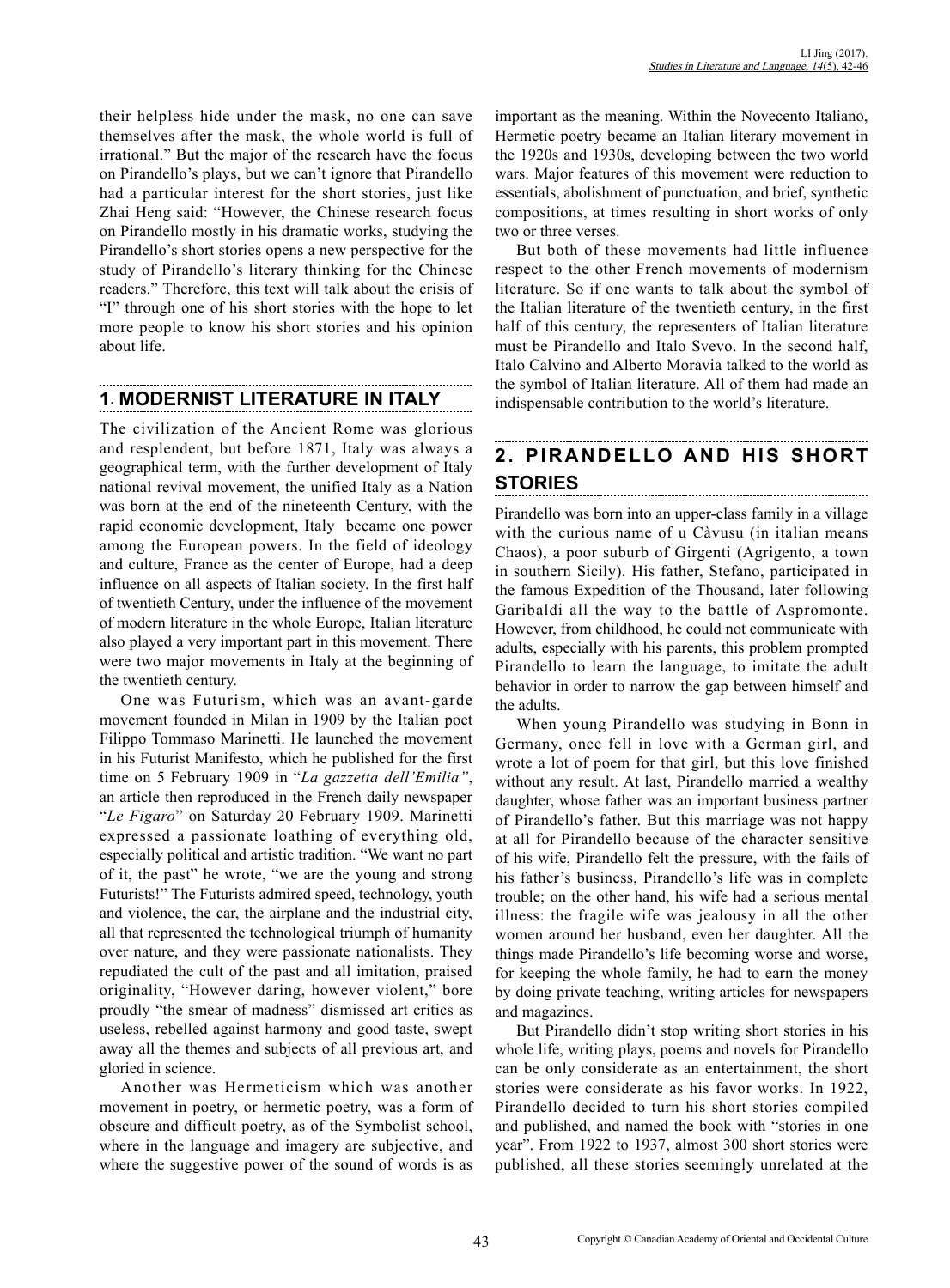first sight, but after carefully reading, you will find every story happen around us, through each story Pirandello wanted to reveal that everyone in the world lives with a ridiculous mask in the life, and for everyone it is very difficult to get ride of this mask invisible. Just because "Masks have the function of separating the real life from the mask, and the function of restricting one's self. Man's life may wear different masks, and as society, life, and environment change constantly, people in society need to constantly use masks to make balance, in order to maintain relations to the life." And this is what Pirandello wanted to express.

#### **3. "THE HANDCART" AND THE CRISIS OF "I"**

### **3.1 Short Story "The Handcart"**

"The handcart" is included in the 13° volume of "Shorts Stories for a Year" published in 1928. This short story talks about a famous lawyer, on the way home from the train, seeing himself pulled out from the body in half awaken, sitting on the train and watching himself like a stranger. The train here has a special significance, symbolizing the passing time. The crisis of "I" on his way home gradually increased, until he returned to the door of his home and saw the door with all his social titles, he was aware of that he is not here, even had never lived. But he could not escape from the shackles of life, but only accept such a reality. In order to continue to live like this, he needs to find a way to vent. At the end of the story, he grabbed his pet dog's back legs and pushed it on the ground like a handcart.

#### **3.2 Analysis of the Story**

There are only three scenes in this short story: in the study room, on the train, in front of the door of his home. The beginning and end of the story happen all in the study room.

#### **3.2.1 The Scene One: In the Study Room**

The story begins with the protagonist's monologue: "When there is somebody with me, I dare not to look at her, but I can feel her sight on me, always on me. I want to tell her to not be worried and non be afraid, it means nothing for her but very important to me!" Here Pirandello used a very significant word "her" for holding a suspense at the beginning of the story, let the reader mistake that the one who watched the protagonist would be a woman, so maybe the reader will think about a story of a cheating man with his mass tress. And the story continued with the explanation of the protagonist that he is a success and famous man in his life: He is a lawyer, a professor, a husband and a father, his secret can't be discovered and then his life would be over, so he is very worried about "her" sight, and afraid that someone would find the reason of her sight on him.

#### At the end of the story, the protagonist described

I ran quickly to the dog sleeping on the rug, gently and gracefully lifting her hind legs, and pushing her forward like a handcart: but only about eight steps or ten, no more! That's all, I didn't do anything else. Then I ran to the door of the study and carefully open the door as if nothing had happened... It was the way it was, and for fifteen days the dog kept looking at me, and her eyes were full of horror. I wanted to make her understand, "never mind, don't worry! Don't look at me like that again!" Obviously, she is aware of that what I have done to her not for fun and practical joke, because such thing only children will do; she is very clear I was not joking, but I really want to let her know that I was just joking….

So here the reader finally know actually she is just a dog. So the dog continued to watch its host with the fear in the eyes. In this part, the dog watched always the protagonist, although it could not talk and say nothing, maybe the dog did not watch at all the host, but the protagonist who lived a life with a heavy pressure and stress felt the fear, so he could see the fear of the dog that maybe would come from the inside of himself, because he lived with a mask, and not only one mask: as husband, father, professor and lawyer, all the masks given by his family, his work and the society, he was forced to act as a mature, educated, confident and successful man. The protagonist complained that each mask is a man without life. So in this way, through all these shorts stories Pirandello wanted to tell people that only madness could bring true peace to the life. And this story also represented a typical "Pirandello's" life: Everyone lives wearing a mask, but this mask can't be picked off, because it is closely related with the success, the wealth and the reputation, the family and the work, this mask doesn't stop torturing us and bring us a deep loneliness.

Under the heavy pressure of life, the protagonist found a way to vent: pushing the dog as a handcart. If this is a child's behavior, we may find it funny to say: "what a naughty boy!" However, if this is what adults do, we might think that this person must be mentally abnormal. As a successful man like the protagonist, this action would destroy totally his life, it's a such madness, so the fear of the protagonist can be understood easily.

#### **3.2.2 The Scene Two: On the Train**

In this part, the protagonist told about fifteen days ago, he returned from a work and he was on the train to home, when he was reading some work papers, he felt very tired and he looked at the view from the window of the train, although the scenery was amazing, but himself didn't care about it at all, he felt that it was not him to watch the view but some other one, or he couldn't say that himself didn't see nothing, because the eyes did see: out the window of the train there was the charming scenery of Umbria, perhaps were just the eyes themselves immersed in the beautiful scenery. But the protagonist, himself did not care about what the eyes saw, he did not want to see the scenery, he did not even think: as if the body was taken in an instant, hanging in the boundless of an unknown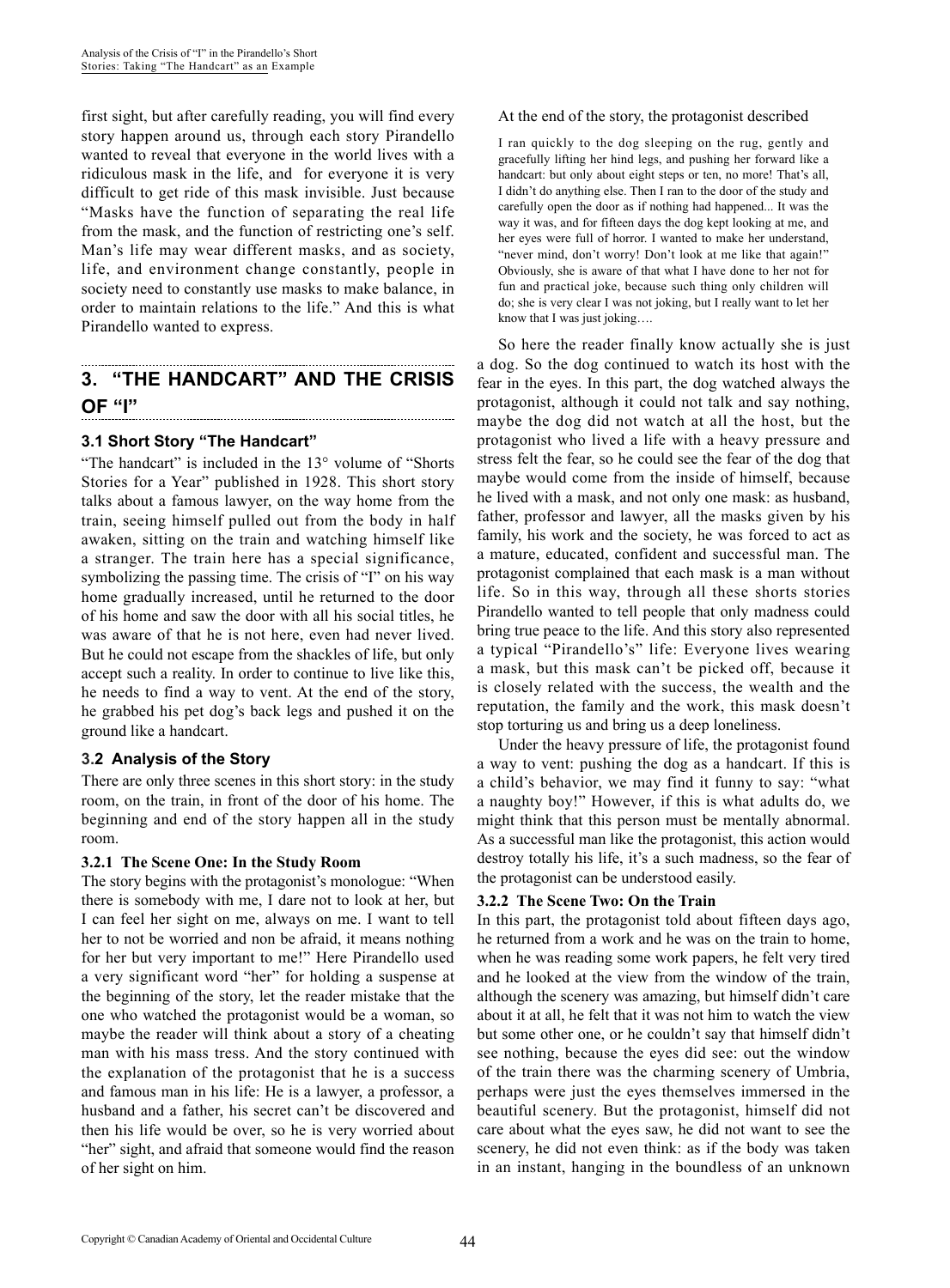world. His spirit from his consciousness in pumping high, looked at himself: the man seated here, he did not know why there was a pleasure in his life, the man who sat there did not seem to be himself. There must be one who lives far away, where his spirit is complete, ready to go through all the pain and suffering of its own. So his eyes closed, even himself didn't notice, so the protagonist thought maybe he was dreaming of the life that never belonged to him. He said maybe because when he woke up, the train has arrived at the station, he felt like a different person, became a life of despair, like breath, unbearable….

Here for the first time, the concept of "I" was becoming a crisis. Everyone may have such a feeling, in a very tired or mental concentration, people will be distracted. The protagonist also encountered the same situation, exhaustion caused the brain's spiritual dream, in the "dream" where the protagonist seems to understand, but not completely and he could not explain the reason, he was confused and all these is just the beginning of his arousal.

#### **3.2.3 The Scene Three: In Front of the Home Door**

In this scene, the protagonist returned to home and stayed in front of the home door, in a flash, he, or his spirit was pulled out of his body, he saw himself and his life, the life of someone that he didn't know at all. With a strong fear, for a moment he was pretty sure that the man standing in front of the door, the man who lived in the house, was completely not him, and he had never been there. He knew clearly that in that family he never existed, he didn't exist in that man's life, not only that, he had never existed, not lived: it was a kind of life that he recognized, in accordance with the wishes of his life. His body, his dress, so he felt all those things were not to be himself, everything seemed to be outsiders impose on him: he act according to his will, they dressed according to their requirements, in accordance with their orders to live life, all these he had not been involved, his spirit never really was found! Never!... He took the key out of his bag, opened the door, and went back home to his usual life. This was his tragedy, perhaps a lot of other people's tragedy. And the protagonist talked about his thinking on the life:

The living man, when he is alive, does not see his own life: if anyone sees his own life, it proves that he is dead. Such a life is like an inanimate object, for every form means death. Few people can understand: Almost all people, life in the fighting and struggling, in order to get this or that a state or form; to achieve its goal, seemingly won life, actually also began the process of death. People don't realize it because they can't see it, because they can't escape from the form that they have built, they are living, and so means they are dead. Only those who are fully awakened can see the form that is given, the form imposed by others. If we see this form to prove that our life is no longer in it….

With this monologue, the protagonist's consciousness is fully awakened. He saw a body similar to his own, but he did not think it was his own, the real self has never existed in this world. Through the protagonist's psychological monologue, Pirandello passed the message to the reader: the crisis of each person's "I". According to Freud's psychoanalytic theory, people are divided into "id","ego" and "superego". "ego, which the German original meaning refers to 'self' is the conscious thinking, feeling, judgment or execution of memory, its function is to satisfy the impulse of 'id' and to protect the whole body from harm, it follows the 'reality principle' or selfservice." In daily life, just because of the function of the "ego" which is to suppress some desires of the "id" the human being can become a social man. Such protagonists written by Pirandello have the crisis of the existence of "I". Pirandello once wrote an essay in 1900: "The human's spirit is a lot of debris, or some different elements, there is this or that relationship between them, these elements can be broken, can be restructured, forming a new personality, this it might not have been normal "I" consciousness, the new independent personality consciousness, he keeps spying the normal "I", so each person's body there are two different "I", the two "I" live with coordination, independent." It is not surprising that Pirandello would have such a thought, which is closely related to his real life experience. Since his wife's mental illness and madness, forced Pirandello to study Freud's psychoanalytic theory; literary works were often highly enriched in real life, Pirandello put all those disappointments, all repressed heroine perhaps in his incarnation of writing. Pirandello has made it clear that the only way to get rid of the crisis of "I" is to go crazy, which is also the theme of many works, such as the famous drama "Henry IV". Pirandello even wrote detailed steps for how to go crazy: To tell the truth, to say all those things naked and cruel, hurtful truth, do not care about the secular eyes, give up those mundane practices, ideas and norms of behavior. To keep doing so, will soon be out of tune with the community, in the eyes of others, become a madman. Abandon the secular and moral constraints, listen to your own heart, in accordance with the laws of their own live in their own world, remove the face mask, and do not need to consider the world view upon yourself, become a simple and true man.

## **CONCLUSION**

"Handcart" was created in 1928, nearly a century ago, but the story for the people of the twenty-first Century is still very enlightening. The protagonist is a man: who has a happy family and success in the carrier, and such people can be found everywhere in today's society; this man undertakes a variety of social and family responsibilities: husband, father, professor, lawyer, just like each one of us in the modern society. In the family we may be husband, wife; son or daughter; father or mother, we may be social workers, students, leaders and civil servants and so on. We will listen to our real will to live or to work? Is every aspect of our being the true ourselves? The protagonist of the story chosen to push the dog to vent and relax, and